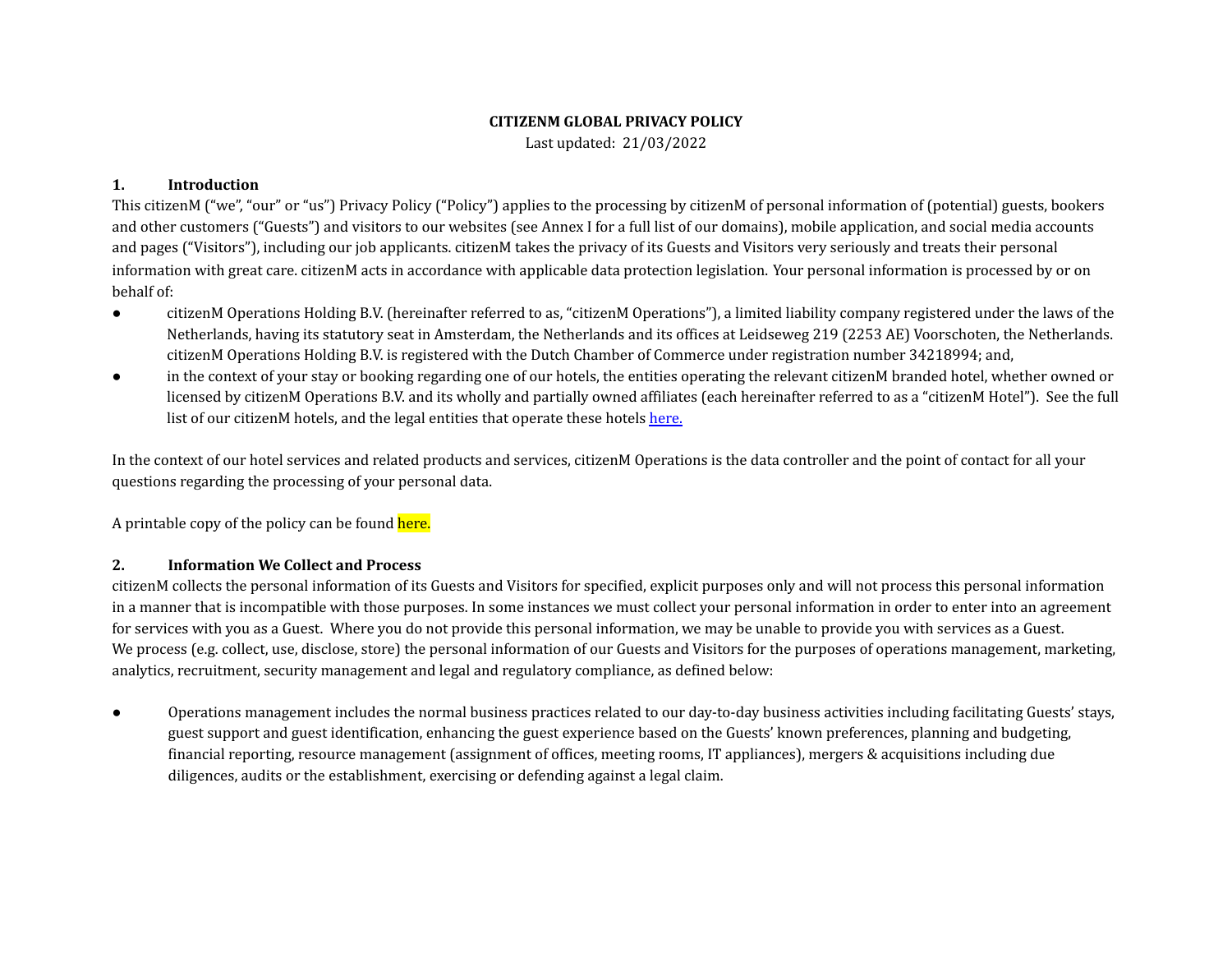- Marketing includes the sending of newsletters containing relevant information and offers about our hotels, products and services, through different information channels, such as e-mail or our other (digital) channels. We may obtain your feedback through for instance customer surveys that give you the opportunity to influence the range of products and services we provide and we may also communicate personalised and relevant information and offers to you about our hotels, products and services. We may provide ad companies, such as Meta (Facebook, Instagram) and Google, with information that allows them to serve you with more useful and relevant citizenM-advertisements. We however never share your name or other information that directly identifies you when we do this.
- Analytics includes the processing of your personal data in anonymous, aggregated form for analytical purposes to improve our business operations, including our marketing activities, and enhance your experience in our hotels, to predict and anticipate future guest behavior, to develop statistics and commercial scores and to understand guest preferences. We may analyse the information we collect about you, for instance by dividing customers into different customer categories based on purchase patterns, behavior and interactions with us.

.

If you have a citizenM account we may also analyse the information contained in your account profile for marketing and analytical purposes. If you do not have a citizenM account but wish to create an account, your personal information may be used to create your account and your previous reservations or data collected by cookies may be associated with your account. If you have created multiple accounts, we may combine those accounts for organizational, analytical, fraud prevention, data minimization and marketing purposes.

- Legal and regulatory compliance includes the processing of any information that citizenM is required to retain based on a legal obligation or duty of care including administrative obligations based on applicable (tax) laws, governmental statistics requirements, etc.
- Security management includes securing the company IT network and systems, company information, company premises, and our employees, Guests and Visitors and preventing fraud and other illegal or infringing activities.
- Recruitment includes normal business practices related to the recruitment process. If you submit a job application (general or for a specific role) via our website or our other communication channels, we process your personal information in order to evaluate your application. If you are offered and accept employment with us, some of the personal information we have collected during the recruitment process will form part of your employment contract.
	- o As part of our recruitment process, we may, subject to applicable laws, in some countries collect or engage third parties to collect additional information, such as to conduct a background check, reference check or psychological assessment.

Personal information will be processed only if such processing is based on any of the legal grounds listed in section 6(1) of the **General Data Protection Regulation ("GDPR")**, notably consent (e.g. for profiling, necessary for the performance of a contract, legitimate interest). Where consent to the collection of personal information is revoked, we will stop processing the personal information.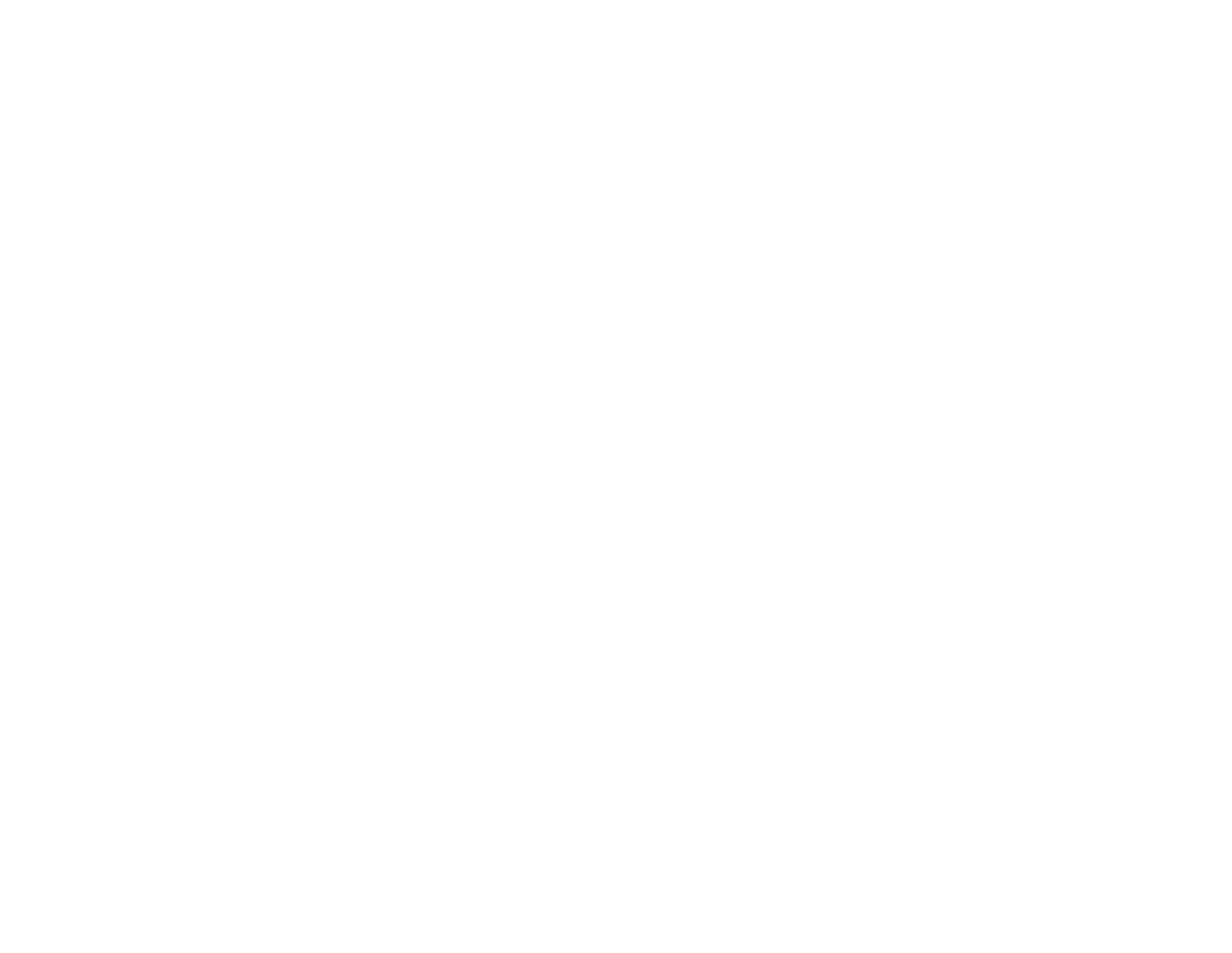Depending on whether you are a Guest or Visitor of our website, citizenM may capture the following information about you:

| <b>Purpose of Collection</b> | <b>Categories of Personal</b><br><b>Information Collected</b>                  | <b>Specific Personal</b><br><b>Information</b>                                                                                                                                                                                                                                                                                                                                                               | <b>Legal Grounds for</b><br><b>Collection</b> | <b>Source of Personal</b><br><b>Information</b>                                            |
|------------------------------|--------------------------------------------------------------------------------|--------------------------------------------------------------------------------------------------------------------------------------------------------------------------------------------------------------------------------------------------------------------------------------------------------------------------------------------------------------------------------------------------------------|-----------------------------------------------|--------------------------------------------------------------------------------------------|
| <b>Operations Management</b> | Identifiers                                                                    | Name, gender, mailing<br>address, email address,<br>telephone number,<br>payment information,<br>preferences and other<br>request needs, health data<br>(in case you book a room<br>adapted for disabled<br>guests or requested<br>admittance of a service<br>animal), other details you<br>provide when making<br>your booking, account<br>information, social media<br>handles and social media<br>details | Necessary for<br>performance of<br>contract   | Reservation systems,<br>account creation,<br>communications with<br>us, check-in/check-out |
|                              | <b>Customer Service and</b><br><b>Customer Feedback</b>                        | Queries, comments,<br>feedback                                                                                                                                                                                                                                                                                                                                                                               | Necessary for<br>performance of<br>contract   | Surveys, chatbots,<br>social media, your<br>communication with us                          |
|                              | Audio, Electronic,<br>Visual, Thermal,<br>Olfactory, or Similar<br>Information | Recorded telephone<br>conversation, transcript of<br>conversation                                                                                                                                                                                                                                                                                                                                            | Consent                                       | Telephone<br>conversations                                                                 |
|                              | Internet or Other<br>Similar Network<br>Activity                               | IP address, information on<br>the use of the room<br>systems (such as lights,<br>blinds, media, climate<br>control and door locks)<br>and other systems (e.g.<br>kiosk use)                                                                                                                                                                                                                                  | Necessary for<br>performance of<br>contract   | Website, mobile<br>application, social<br>media, chatbots, room<br>systems                 |
|                              | <b>Geolocation Data</b>                                                        | Location (including<br>whether you are in your                                                                                                                                                                                                                                                                                                                                                               | Consent                                       | Mobile application,<br>mobile device                                                       |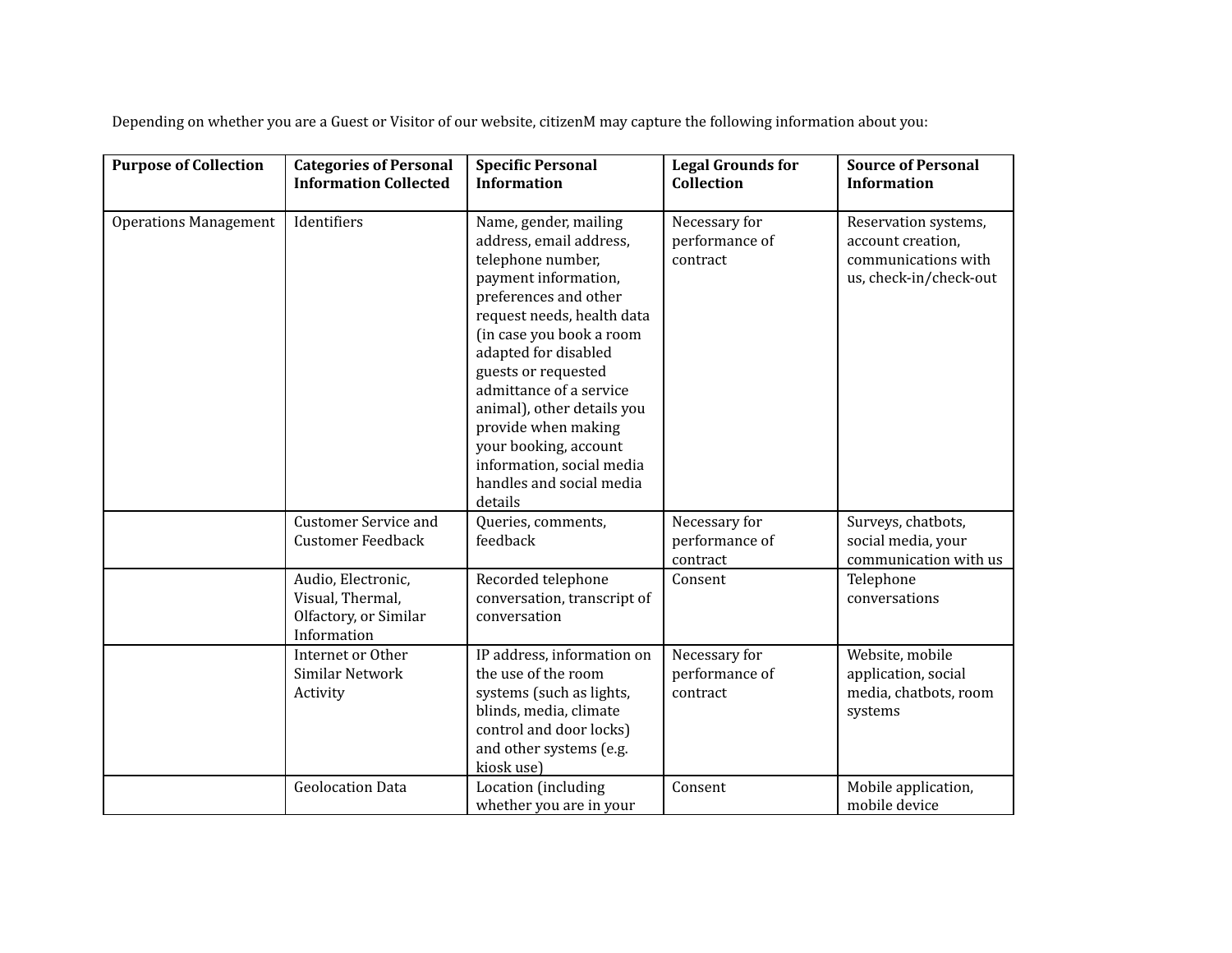|           |                                                  | hotel room and number of                                                                                                                                                                                                                                                                                                                                                  |                     |                                                                                                             |
|-----------|--------------------------------------------------|---------------------------------------------------------------------------------------------------------------------------------------------------------------------------------------------------------------------------------------------------------------------------------------------------------------------------------------------------------------------------|---------------------|-------------------------------------------------------------------------------------------------------------|
|           |                                                  | individuals in your room)                                                                                                                                                                                                                                                                                                                                                 |                     |                                                                                                             |
|           | <b>Commercial Information</b>                    | Booking details, records of<br>personal property<br>(products) and hotel<br>services purchased,<br>including reservation<br>information and your<br>"favorites"                                                                                                                                                                                                           | Legitimate interest | Purchases made at our<br>hotels, online, or via<br>our mobile application<br>or via third-party<br>websites |
| Marketing | Identifiers                                      | Name, gender, mailing<br>address, email address,<br>telephone number, date of<br>birth, place of residence,<br>your profession,<br>preferences and other<br>request needs, other<br>details you provide when<br>making a booking, account<br>information, social media<br>handles and social media<br>details, other details you<br>have added to your<br>account profile | Consent             | Reservation systems,<br>account creation,<br>communications with<br>us, check-in/check-out                  |
|           | Internet or Other<br>Similar Network<br>Activity | IP address, online<br>behavior on our websites<br>and mobile application<br>and obtained from social<br>media platforms such as<br>LinkedIn and Facebook or<br>data brokers                                                                                                                                                                                               | Consent             | Website, mobile<br>application, social<br>media, chatbots                                                   |
|           | <b>Geolocation Data</b>                          | Location                                                                                                                                                                                                                                                                                                                                                                  | Consent             | Website, mobile<br>application                                                                              |
|           | <b>Commercial Information</b>                    | Booking details, records of<br>personal property<br>(products) and hotel<br>services purchased,<br>including reservation                                                                                                                                                                                                                                                  | Consent             | Purchases made at our<br>hotels, online, or via<br>our mobile application<br>or via third-party<br>websites |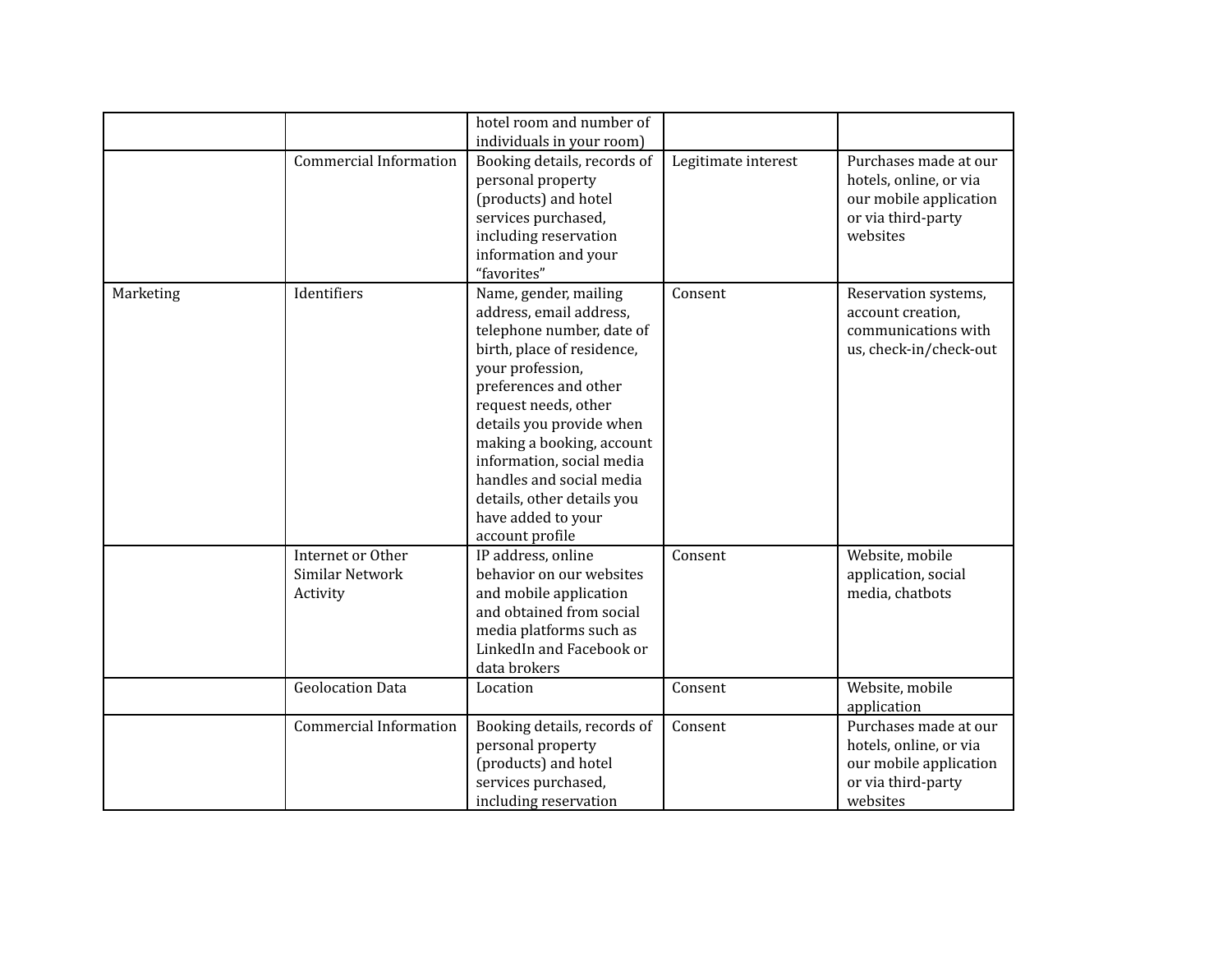|           |                                                         | information and your<br>"favorites"                                                                                                                                                                                                                                                                                                                                                                                                                                                                                             |                     |                                                                                            |
|-----------|---------------------------------------------------------|---------------------------------------------------------------------------------------------------------------------------------------------------------------------------------------------------------------------------------------------------------------------------------------------------------------------------------------------------------------------------------------------------------------------------------------------------------------------------------------------------------------------------------|---------------------|--------------------------------------------------------------------------------------------|
| Analytics | Identifiers                                             | Name, gender, mailing<br>address, email address,<br>telephone number, date of<br>birth, place of residence,<br>your profession, payment<br>information, preferences<br>and other request needs,<br>health data (in case you<br>book a room adapted for<br>disabled guests or<br>requested admittance of a<br>service animal), other<br>details you provide when<br>making your booking,<br>account information,<br>social media handles and<br>social media details, other<br>details you have added to<br>your account profile | Legitimate interest | Reservation systems,<br>account creation,<br>communications with<br>us, check-in/check-out |
|           | <b>Customer Service and</b><br><b>Customer Feedback</b> | Queries, comments,<br>feedback                                                                                                                                                                                                                                                                                                                                                                                                                                                                                                  | Legitimate interest | Surveys, chatbots,<br>social media, your<br>communication with us                          |
|           | Internet or Other<br>Similar Network<br>Activity        | IP address, information on<br>the use of the room<br>systems (such as lights,<br>blinds, media, climate<br>control and door locks)<br>and other systems (e.g.<br>kiosk use)                                                                                                                                                                                                                                                                                                                                                     | Legitimate interest | Website, mobile<br>application, social<br>media, chatbots, room<br>systems                 |
|           | <b>Geolocation Data</b>                                 | Location (including<br>whether you are in your<br>hotel room and number of<br>individuals in your room)                                                                                                                                                                                                                                                                                                                                                                                                                         | Legitimate interest | Website, mobile<br>application, mobile<br>device                                           |
|           | <b>Commercial Information</b>                           | Booking details, records of<br>personal property<br>(products) and hotel                                                                                                                                                                                                                                                                                                                                                                                                                                                        | Legitimate interest | Purchases made at our<br>hotels, online, or via<br>our mobile application                  |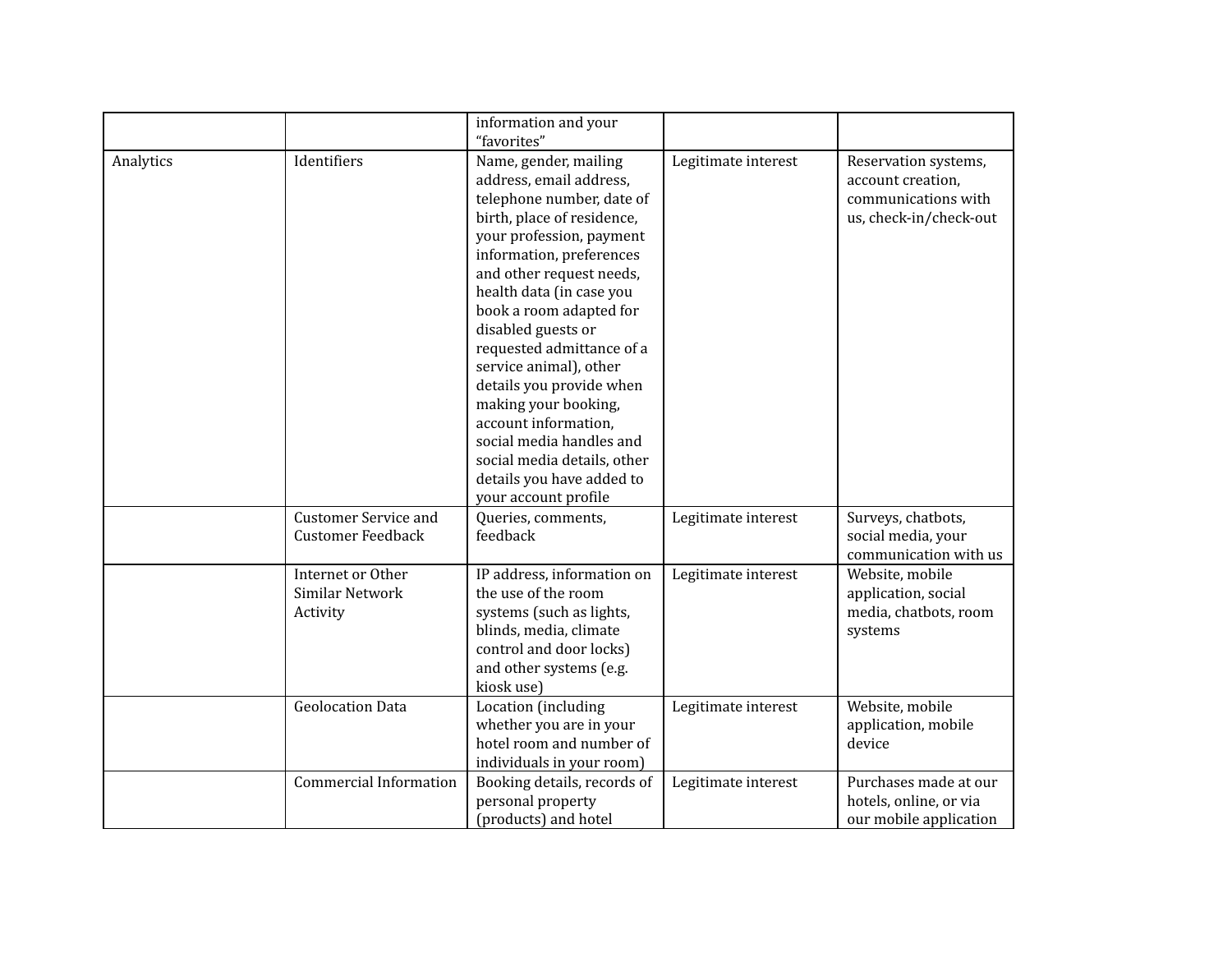|                                  |                                                                                 | services purchased,<br>including reservation<br>information and your<br>"favorites"                                                                                                                     |                                     | or via third-party<br>websites                                                                              |
|----------------------------------|---------------------------------------------------------------------------------|---------------------------------------------------------------------------------------------------------------------------------------------------------------------------------------------------------|-------------------------------------|-------------------------------------------------------------------------------------------------------------|
|                                  | Protected<br>Characteristics Under<br>California or U.S. Federal<br>Laws        | Nationality (where<br>applicable), gender                                                                                                                                                               | Legitimate interest                 | Information you<br>provide to use upon<br>reservation or check-in                                           |
| Legal & Regulatory<br>Compliance | Identifiers                                                                     | Name, gender, date and<br>place of birth, visa<br>information, place of<br>residence, number of your<br>ID (such as passport or<br>driver's license), ID<br>expiration date, car<br>registration number | Compliance with legal<br>obligation | Reservation systems,<br>account creation,<br>communications with<br>us, check-in/check-out                  |
|                                  | <b>Commercial Information</b>                                                   | Booking details, records of<br>personal property<br>(products) and hotel<br>services purchased,<br>including reservation<br>information                                                                 | Compliance with legal<br>obligation | Purchases made at our<br>hotels, online, or via<br>our mobile application<br>or via third-party<br>websites |
|                                  | Protected<br><b>Characteristics Under</b><br>California or U.S. Federal<br>Laws | Nationality                                                                                                                                                                                             | Compliance with legal<br>obligation | Information you<br>provide to use upon<br>reservation or check-in                                           |
| <b>Security Management</b>       | Identifiers                                                                     | Name, gender, mailing<br>address, email address,<br>telephone number, and<br>other data relevant to the<br>"no stay" list                                                                               | Legitimate interest                 | Reservation systems,<br>account creation,<br>communications with<br>us, check-in/check-out                  |
|                                  | <b>Biometric Information</b>                                                    | Images captured via<br>closed circuit television<br>(CCTV) surveillance<br>systems                                                                                                                      | Legitimate interest                 | <b>CCTV</b> surveillance<br>systems                                                                         |
|                                  | <b>Geolocation Data</b>                                                         | Location (including<br>whether you are in your                                                                                                                                                          | Legitimate interest                 | Mobile application,<br>mobile device, CCTV<br>surveillance systems                                          |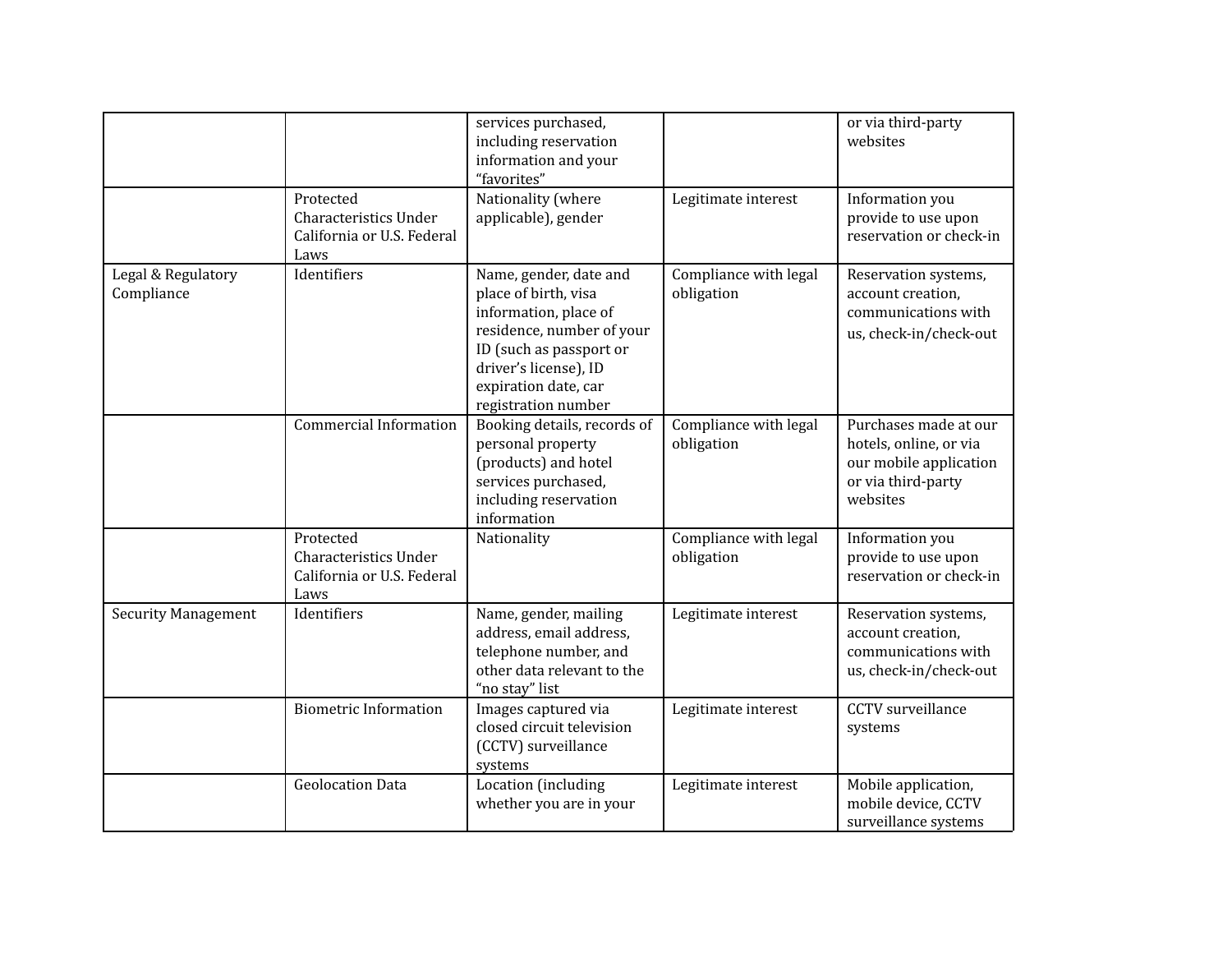|             |                                                                          | hotel room and number of<br>individuals in your room)                                                                                                                       |                     |                                                                                                     |
|-------------|--------------------------------------------------------------------------|-----------------------------------------------------------------------------------------------------------------------------------------------------------------------------|---------------------|-----------------------------------------------------------------------------------------------------|
| Recruitment | Identifiers                                                              | Name, gender, mailing<br>address, email address,<br>telephone number, date<br>and place of birth, visa<br>information, place of<br>residence, your<br>profession, ID number | Consent             | Job application<br>materials, other<br>communications with<br>us                                    |
|             | Internet or Other<br>Similar Network<br>Activity                         | IP address.                                                                                                                                                                 | Consent             | Website                                                                                             |
|             | Personality, Professional<br>or Employment-Related<br>Information        | Traits, resume, diplomas<br>received, references                                                                                                                            | Consent             | Job application,<br>employment<br>assessments and<br>screenings, other<br>communications with<br>us |
|             | <b>Education information</b>                                             | Degrees, certifications,<br>education transcripts,<br>diplomas received                                                                                                     | Consent             | Job application,<br>employment<br>assessments and<br>screenings, other<br>communications with<br>us |
|             | <b>Biometric Information</b>                                             | Photographs, other<br>images captured on video                                                                                                                              | Legitimate interest | Job application<br>materials                                                                        |
|             | Protected<br>Characteristics Under<br>California or U.S. Federal<br>Laws | Nationality (where<br>applicable), gender                                                                                                                                   | Legitimate interest | Job application<br>materials                                                                        |

# **3. Sharing Your Information**

**We will never sell your personal information to third parties.** However, we may share your personal information in a limited number of circumstances, including: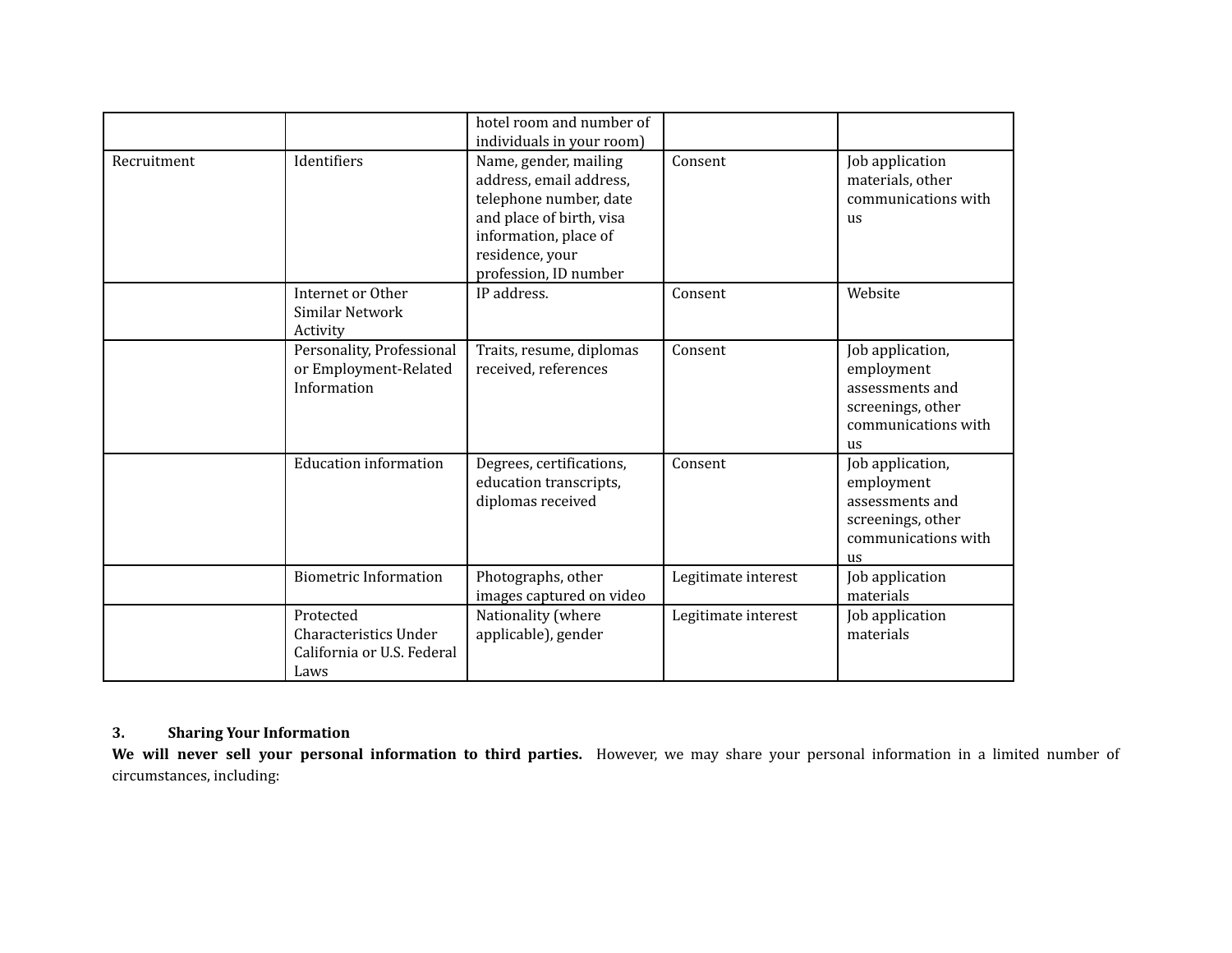- Third-Party Service Providers: We share personal information with third parties involved in the process of providing services to use or you or performing functions on our behalf (including payment processing). Those third parties are only permitted to use your personal information for the purpose that it has been provided and may not disclose it to any other third party except at our express direction and in accordance with this Privacy Policy.
- Legal & Regulatory Authorities: We may from time to time make your personal data available to legal and regulatory authorities, to our accountants, auditors, lawyers or similar professional advisers or to other third parties, when this is required by law, necessary to permit us to exercise our legal rights, to comply with our legal obligations, or necessary to take action regarding illegal activities or to protect the safety of any person.
- Business Transitions: If all or part of our company is sold, merged or otherwise transferred, we may transfer your personal data as part of that transaction. We may also transfer your personal data to the owners of hotels managed by us.

## **4. Your Choices & Rights**

The following choices and rights with regards to your personal information are available to you: **Access Request Rights** You have the right to request that we provide to you the following

- information about our collection and use of your personal information:
- The (categories of) personal information we have collected about you.
- The categories of sources for the personal information we have collected about you (e.g., use of cookies, third party, etc.).
- Our business or commercial purpose for collecting that personal information.
- The categories of third parties with whom we share or have shared that personal information.
- The specific pieces of personal information we collected about you (also called a data portability request), and
- Information regarding any disclosures for a business purpose, identifying the personal information categories that each category of recipient obtained.

**Deletion, Rectification and Restriction Request Rights**

You have the right to request that we delete, restrict or, if you believe that our processing of your personal data is incorrect or inaccurate, change any of the personal information collected from you and retained, subject to certain exceptions. Once your verifiable consumer request is confirmed, we will delete, restrict or change, as the case may be, and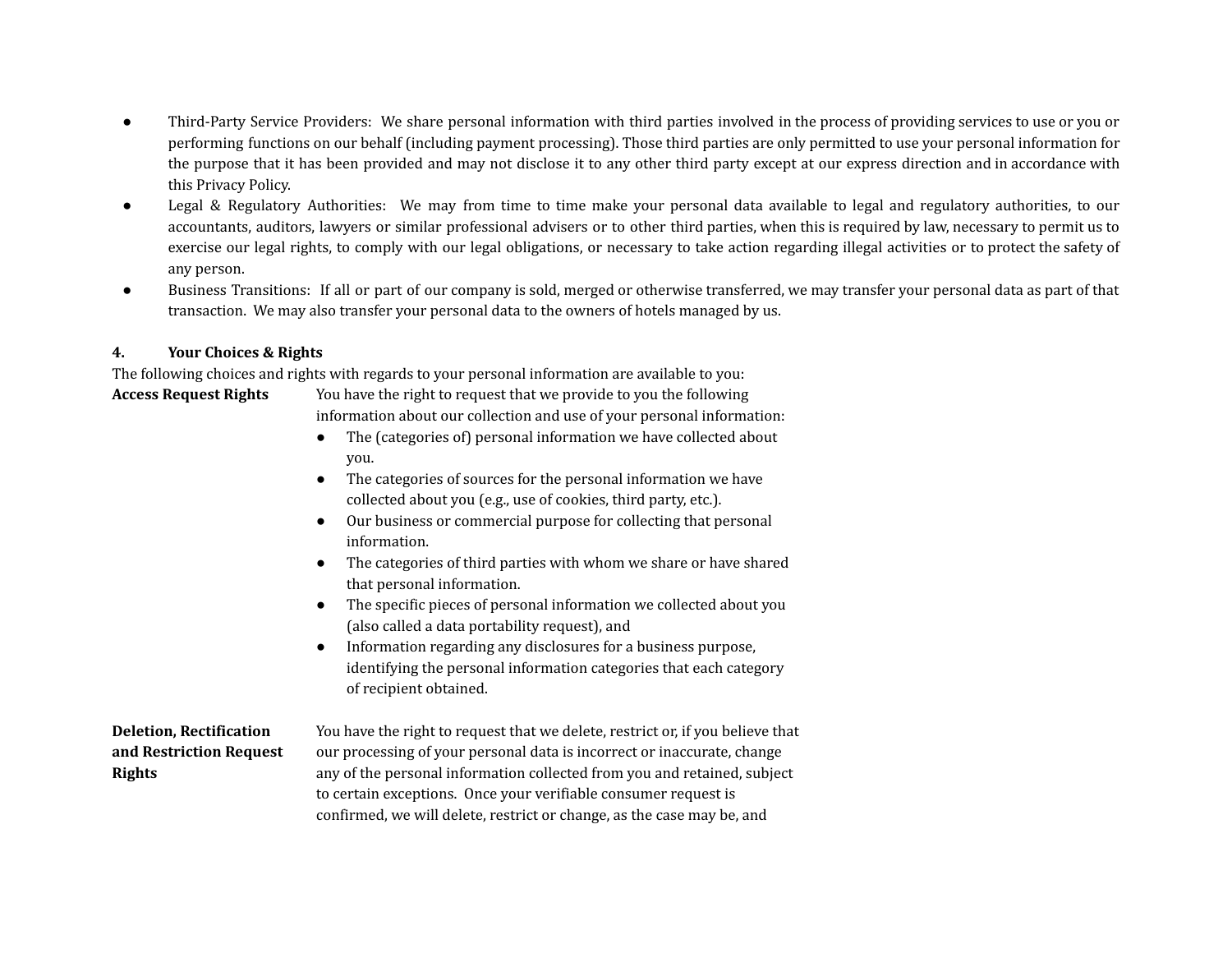|                                               | direct our service providers to delete, restrict or change your personal<br>information. Your request to delete the personal information collected<br>may be denied if it is necessary for us to retain your information under<br>one or more of the exceptions listed in the GDPR or California Consumer<br>Privacy Act. |
|-----------------------------------------------|---------------------------------------------------------------------------------------------------------------------------------------------------------------------------------------------------------------------------------------------------------------------------------------------------------------------------|
| <b>Data Portability Rights</b>                | In some cases, you may receive your personal data provided by yourself<br>in a structured, commonly used and machine-readable format.                                                                                                                                                                                     |
| <b>Right to Object</b>                        | Where we process your personal data based on a "legitimate interest",<br>you may have the legal right to object to the processing of your personal<br>data.                                                                                                                                                               |
| <b>Right to Revoke Consent</b>                | Where we process personal data based on your consent, you have the<br>right to revoke such consent at any given time.                                                                                                                                                                                                     |
| <b>Post-mortem Right to</b><br><b>Privacy</b> | You have the right to set instructions regarding the storage, deletion or<br>communication of your personal data after your death.                                                                                                                                                                                        |
| <b>Right to Complain</b>                      | You have the legal right to lodge a complaint with the competent<br>authority.                                                                                                                                                                                                                                            |

When handling any data access, erasure, or correction requests, we will first confirm the identity of the individual making the request or query and consider our obligations under applicable data protection laws and regulations. Such requests are usually provided free of charge, however, a reasonable fee may be applied to cover our administrative costs for requests that are manifestly unfounded, excessive or repetitive. We always aim to provide you with a response within 15 days.

#### **5. Our Cookies Policy**

This section explains which cookies and similar techniques (hereafter simply referred to as "cookies") we use on our websites. citizenM makes use of functional and technical cookies on its website; first party tracking cookies may be used, but only after Visitors have provided their consent thereto. Third parties will only be allowed to place cookies on citizenM's website if Visitors have provided their consent to the use of such third party cookies. Visitors can withdraw their consent at any time by setting their browser to disable cookies or to remove all cookies from their browser.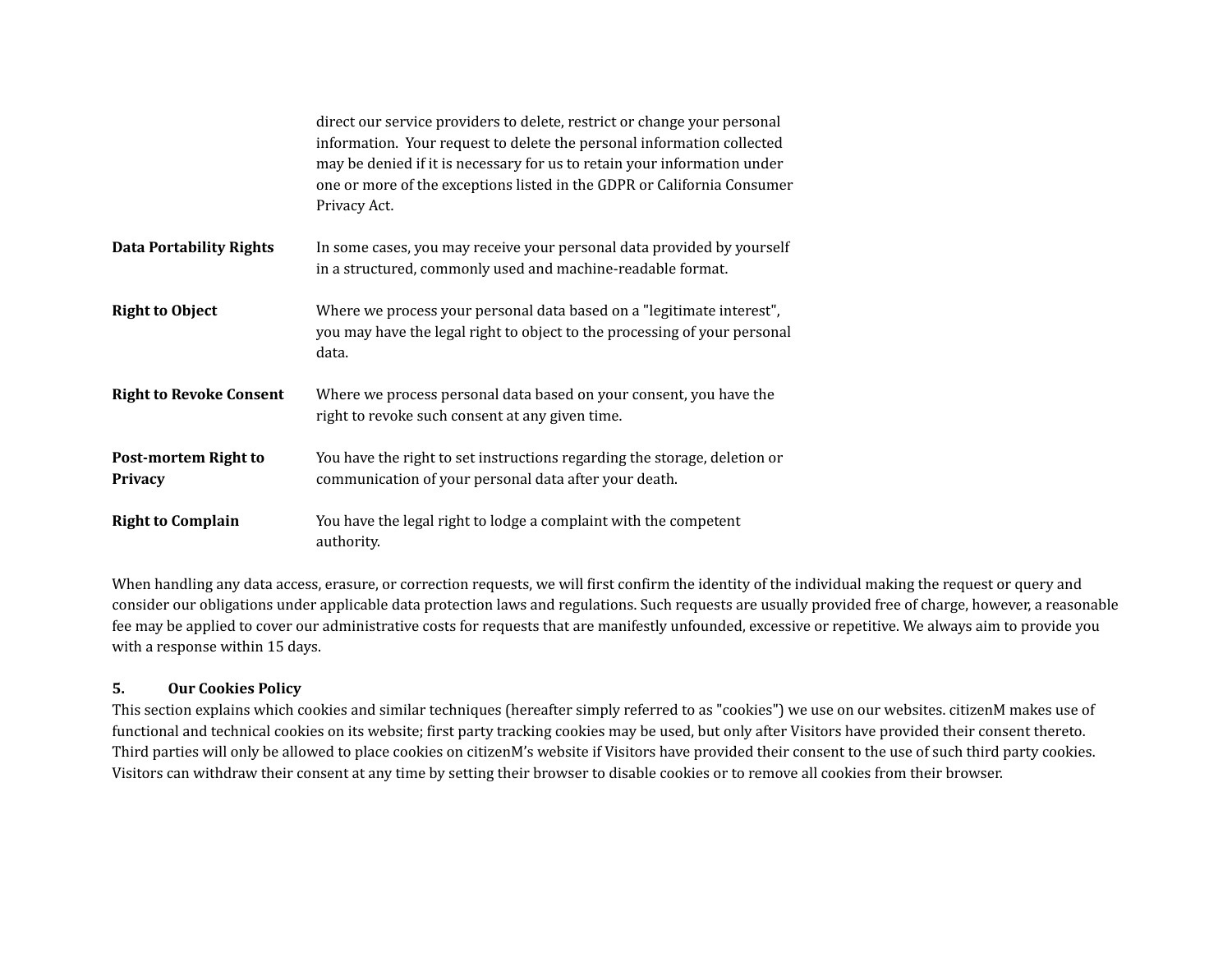*Marketing Cookies:* With your consent citizenM places marketing cookies and trackers to advertise our products and services but to you. The marketing cookies also allow us to provide you with relevant offers based on your online browsing, search and booking behaviour.

*Website Functionality and Optimization:* We use cookies that are necessary to provide the requested service. For instance, technical cookies allow you to proceed through different pages of a website with a single login and they remember selections in shopping carts and (order) forms that are filled out on our websites. We also use cookies to measure your behavior on our websites to learn about the online experience of our website visitors and to improve our websites. In doing so, we also collect the technical features of your terminal equipment and software used by you, such as the type of operating system, the browser settings, the installed plug-ins, the time zone and the screen size of your device.

*Cross-Site Tracking:* With your consent, third parties can store tracking cookies on your device if you visit our website. Such cookies enable these third parties to track your online browsing behaviour across different websites (including the citizenM websites). A common purpose of such tracking cookies is to provide you with targeted advertisements across the websites you visit. We do not control or influence the use by third parties of the information collected through these third-party cookies. Please read the privacy policies of these third parties to find out more about how they use cookies and process your personal information.

*Social Media:* With your consent, our websites use cookies to interact with social media platforms. These cookies are also used to optimize your experience of the social media websites. Please be aware that these cookies may also allow social media platforms to track your online behavior for cross-site tracking purposes.

*Withdrawal of Consent:* You can withdraw your consent at any time by setting your browser to disable cookies or to remove all cookies from your browser.

#### **6. Protecting Your Personal Information**

citizenM has used and will continue to use reasonable endeavors to protect personal data against loss, alteration or any form of unlawful use. Where possible, personal information will be encrypted and stored on a virtual private server that is secured by means of state of the art protection measures. A strictly limited amount of people, i.e. those people that must have access to personal data for the purpose of their job, have access to personal information. If and to the extent personal information will be stored in a cloud infrastructure provided by third party cloud providers, these providers will be bound by written contract to process personal data provided to them only for the purpose of providing the specific service to citizenM and to maintain appropriate security measures to protect these personal information. citizenM strives to make limited use of paper files which contain personal information. If the use of paper files cannot be avoided such paper files are stored in a closed cabinet and are destroyed in accordance with the applicable retention terms.

*Data Breaches:* citizenM will protect the personal information it processes against loss and unlawful processing. If despite such protection a data breach occurs, citizenM will report such data breach to the appropriate regulatory authorities where it leads to a considerable likelihood of serious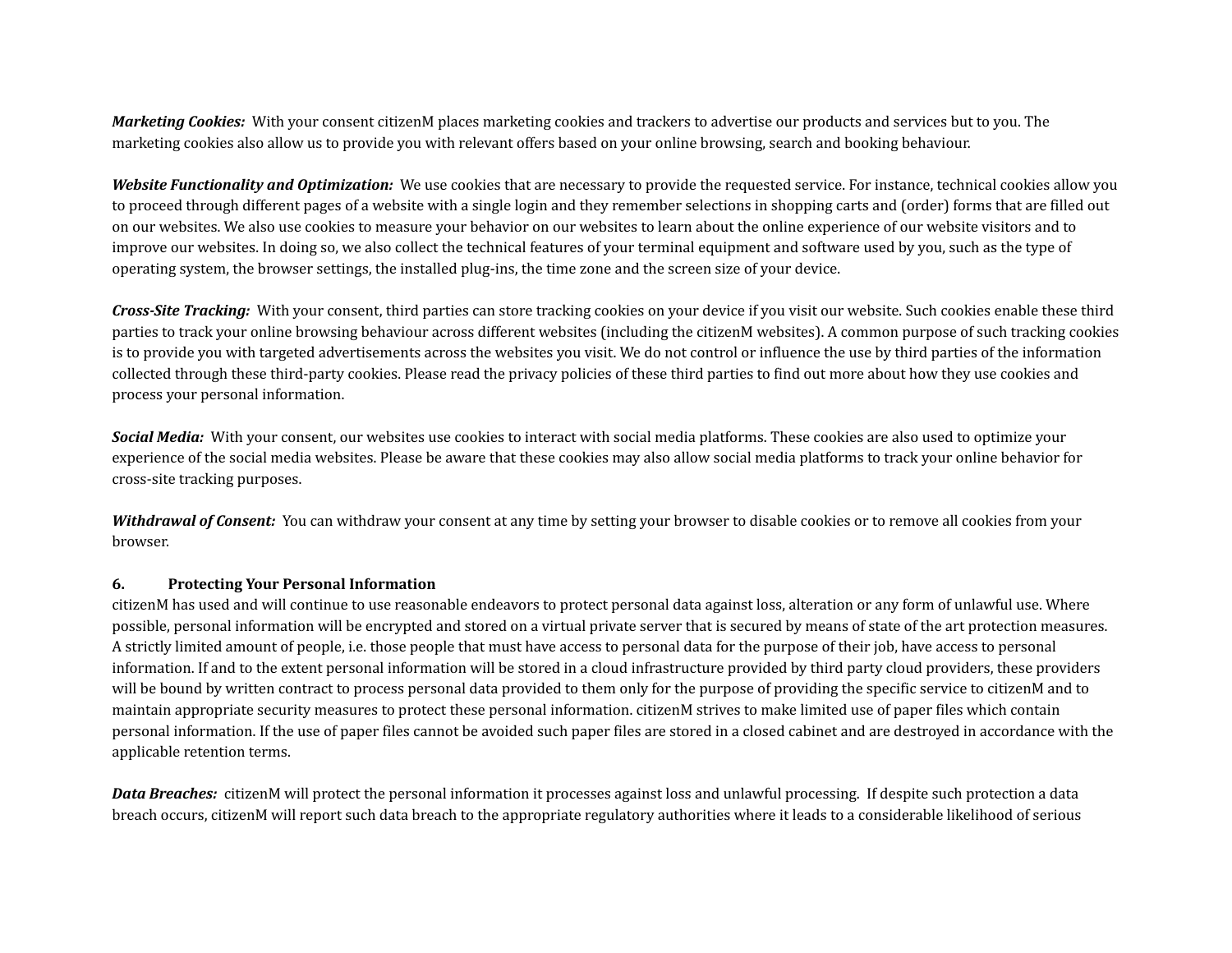adverse effects on the protection of personal information, if it has serious adverse effects on the protection of personal information, or if otherwise advisable or required by law. The data breach will also be reported to the affected individuals if it is likely to adversely affect their privacy or if otherwise required by law. In order to ensure that a data breach will receive adequate attention and, if required, be reported, we have implemented a Data Breach Policy, which describes the procedure that must be followed in case of a data breach.

**Data Processing Register:** citizenM will record the details of each data process in a data processing register. All new data processes will undergo a data protection impact assessment ("DPIA") prior to their implementation. All existing data processes will undergo a DPIA every three years. The purpose of the DPIA is to determine if the relevant data process is likely to result in a high risk to the privacy of Guests or Visitors and, if so, which appropriate measures must be taken to safeguard such personal information.

*Data Retention:* citizenM will retain personal information only for the period necessary to fulfill the purposes for which it has been collected, i.e. 3 years from the later of the Guest's stay, opening our citizenM app, visit of citizenM's website or opening of citizenM's newsletter or targeted advertisements, unless a longer retention period is required or permitted by law (which is typically the case in the context of citizenM's obligations under tax law). The personal information of job applicants will become part of your employment record and will be used for employment purposes if the job application is successful. To the extent any psychological assessment reports are part of a recruitment file, these will be stored in a separate file accessible on a strict need-to-know basis only. Personal information of job applicants that are not successful will be retained in accordance with applicable statutory retention periods unless they provide express written consent to register their name and contact details for a period of one year for the sole purpose of contacting them in case of new job opportunities that may interest them. During this one year period you can always have your details removed from our files by sending an e-mail to *[privacy@citizenm.com](mailto:privacy@citizenm.com).* 

*Cross-Border Data Transfers:* As we operate internationally, and provide you with relevant services through resources and servers around the globe, sharing your personal information across borders is essential for you to receive our services. You therefore acknowledge and agree that citizenM may transfer your data globally, so that you can use our services. Your personal information may be transferred to a citizenM hotel or our (support) partners in a country outside of the country where it was originally collected or outside of your country of residence or nationality. For technical and organizational reasons and in the context of our digital cloud infrastructure, personal information is also transferred to servers located in the USA., or to servers located in other countries outside of the European Economic Area. In this regard, we have followed due diligence and entered into contractual agreements as required by applicable data protection laws, including where appropriate EU or UK model clauses, with the receiving parties. Our contracts impose obligations on the receiving parties to ensure appropriate technical and organizational measures are implemented and maintained at all times to prevent the unauthorized and unlawful processing of personal information, and the accidental loss or destruction of, or damage to, personal information, consistent with our obligations under applicable data protection laws. Please contact us if you wish to receive more information on the specific safeguards we have implemented to ensure an adequate level of data protection regarding such transfers.

**7. Children**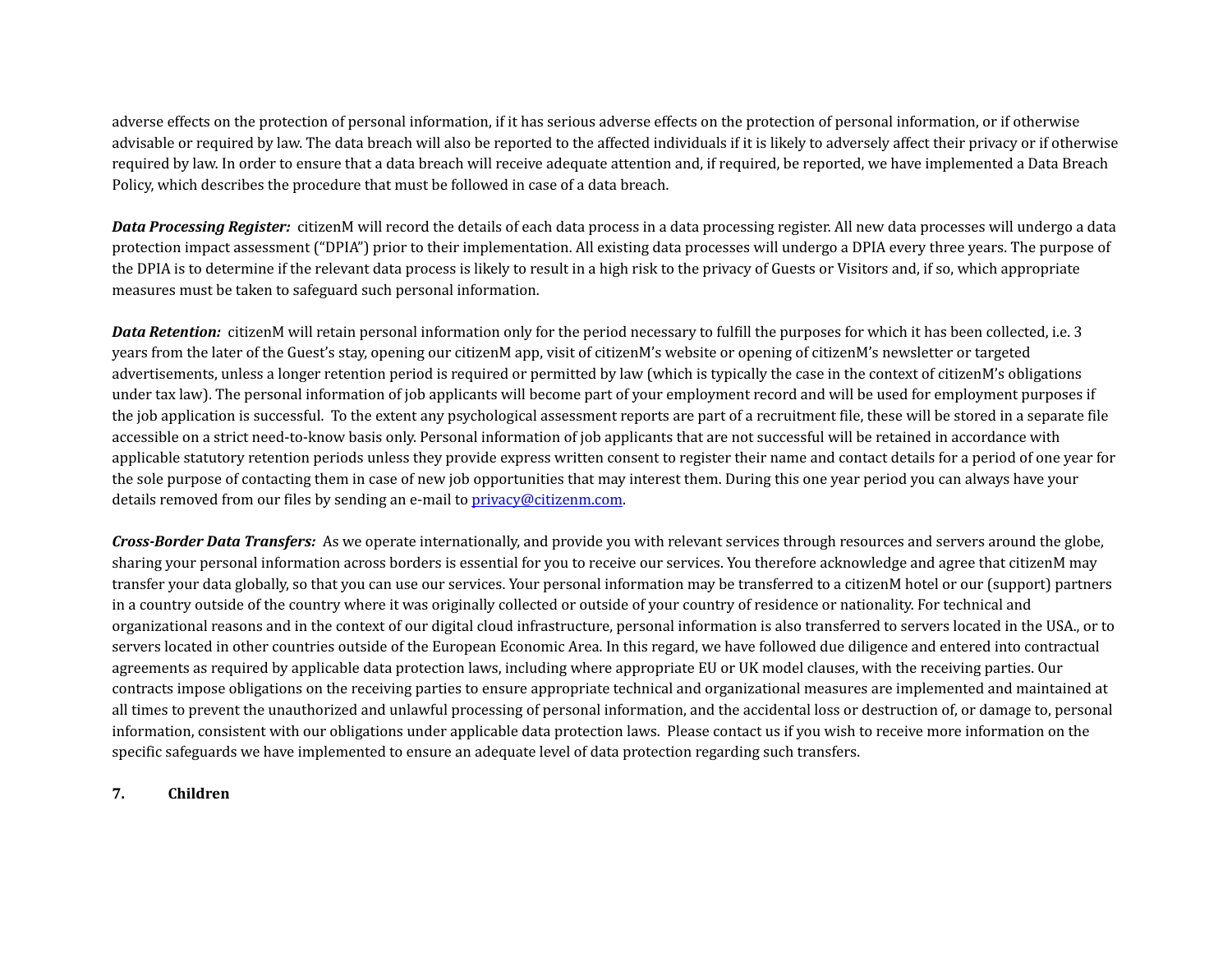Our website, including our job application postings, is not directed to minors. citizenM does not knowingly solicit, collect, use or disclosure personal information from children under 18 years of age. If we become aware that we have unknowingly collected personal information from a child under the age of 18, we will delete such information from our records.

## **8. Monitoring & Audit**

Compliance with this citizenM Privacy Policy will be monitored and audited regularly. The personal data processing register will be updated promptly upon the implementation of a new personal data process. The completeness and accurateness of the personal data processing register will be verified quarterly. The list of partners placing third party cookies on citizenM's website will be updated monthly. Compliance with this Privacy Policy will be audited annually.

## **9. Revisions to this Global Privacy Policy**

We have done our best to make sure that this Privacy Policy explains the way in which we process your personal information and rights you have in relation thereto. However, we may change this Privacy Policy from time to time to make sure it is still up to date. When necessary, we will alert you to these changes by posting a prominent notice on our website.

## **10. Contact Information/How to Update Your Personal Information**

If you have any questions or comments about our Privacy Policy or would like to exercise any of your rights as outlined in this Policy, please email us at [privacy@citizenm.com](mailto:privacy@citizenm.com). Our Data Protection Officer can also be contacted at [dpo@citizenm.com.](mailto:dpo@citizenm.com) You may also click here to use our online form.

If you are a U.S. resident you may also contact us toll-free at + 1 (888) 34 34 752.

If, as an EEA resident, you believe that we have not adequately resolved any such issues, you have the right to contact your EU supervisory authority. In the Netherlands: Autoriteit Persoonsgegevens P.O. Box 93374 2509 AJ the Hague, the Netherlands